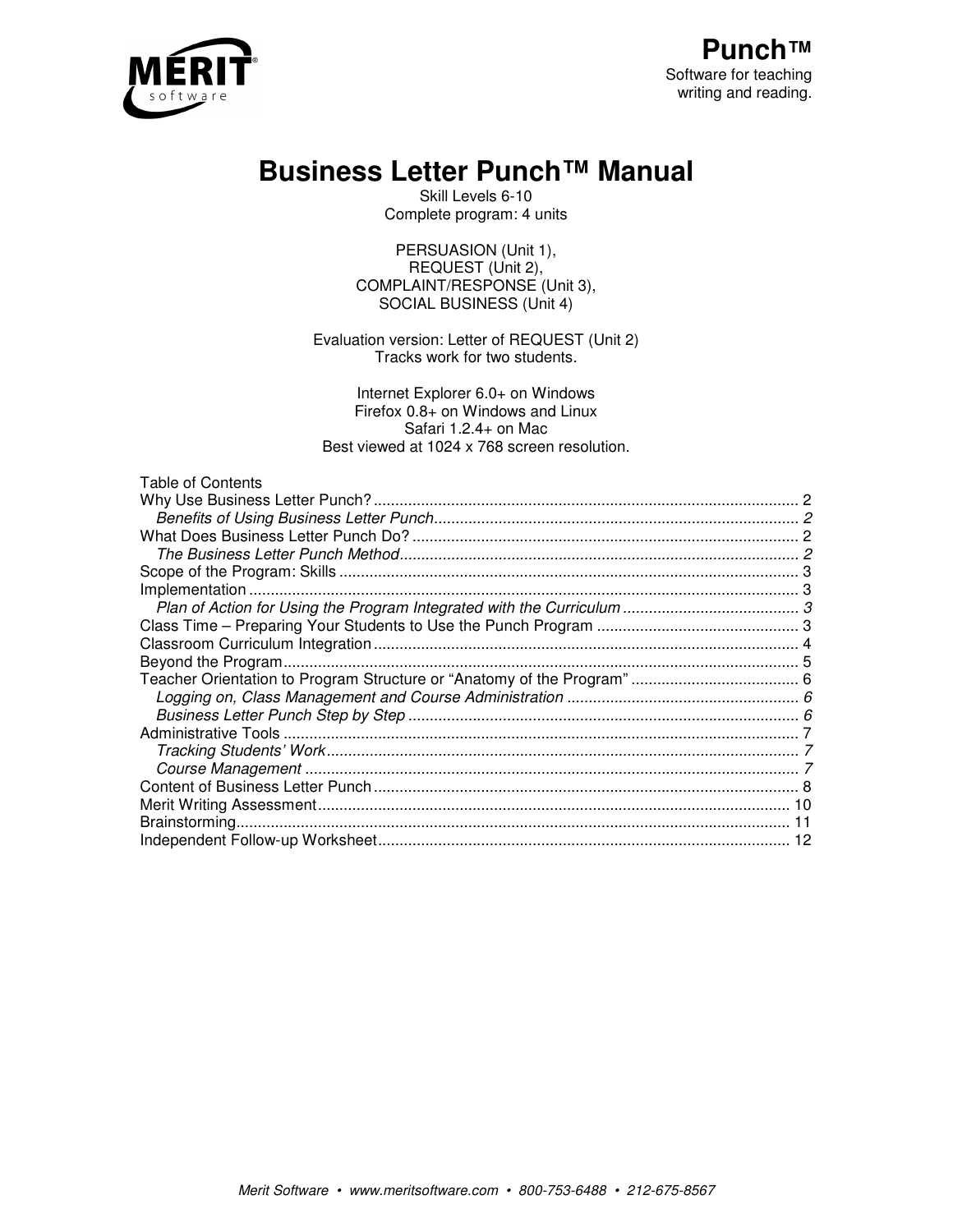# **Why Use Business Letter Punch?**

Benefits of Using Business Letter Punch

- 1. Effective, research-proven computer-assisted instruction: embedded cognitive strategies, e.g., repetition; rehearsal of content; paraphrasing; drawing inferences; use of illustrative examples
- 2. Student control over amount and sequence of work performed and extent of review needed, leading to increased mastery and improved attitude towards learning
- 3. Improvement of writing skills
	- a. Recognition of points of difficulty and confusion
	- b. Advancement at student's own pace
	- c. Scaffolding and enhancing comprehension
- 4. Generalization of skills to other contexts and situations, i.e., transferring these skills to other academic areas
- 5. Appropriate for students of all skill levels
	- a. Effectiveness seen notably in low-achieving students
	- b. Improvement in proficiency among students in middle quartiles
	- c. Enrichment for students in upper quartile
- 6. Detailed class management via Merit Software record keeper
	- a. Teacher can track and check students' progress
	- b. Teacher can track and intervene at points of difficulty
	- c. Student records may be exported into spread-sheets

# **What Does Business Letter Punch Do?**

# The Business Letter Punch Method

- 1. Engages cognitive thinking and metacognitive strategies step by step
- 2. Supports constructivist learning by providing students with choices; decisions; multiplecompletion paths for writing tasks
- 3. Strengthens students' abilities to interpret language-based concepts
	- a. Focuses instruction at sentence and paragraph level
	- b. Fosters analysis and discrimination among response options
- 4. Provides a structure that students of all levels can use again and again to improve their skills
- 5. Improves comprehension of students struggling with language arts skills and produces gains across the curriculum in social studies, science and mathematics
- 6. Effectively provides a multi-sensory approach
- 7. Teaches different ways to write a paragraph
- 8. Shapes further learning responses through interactive feedback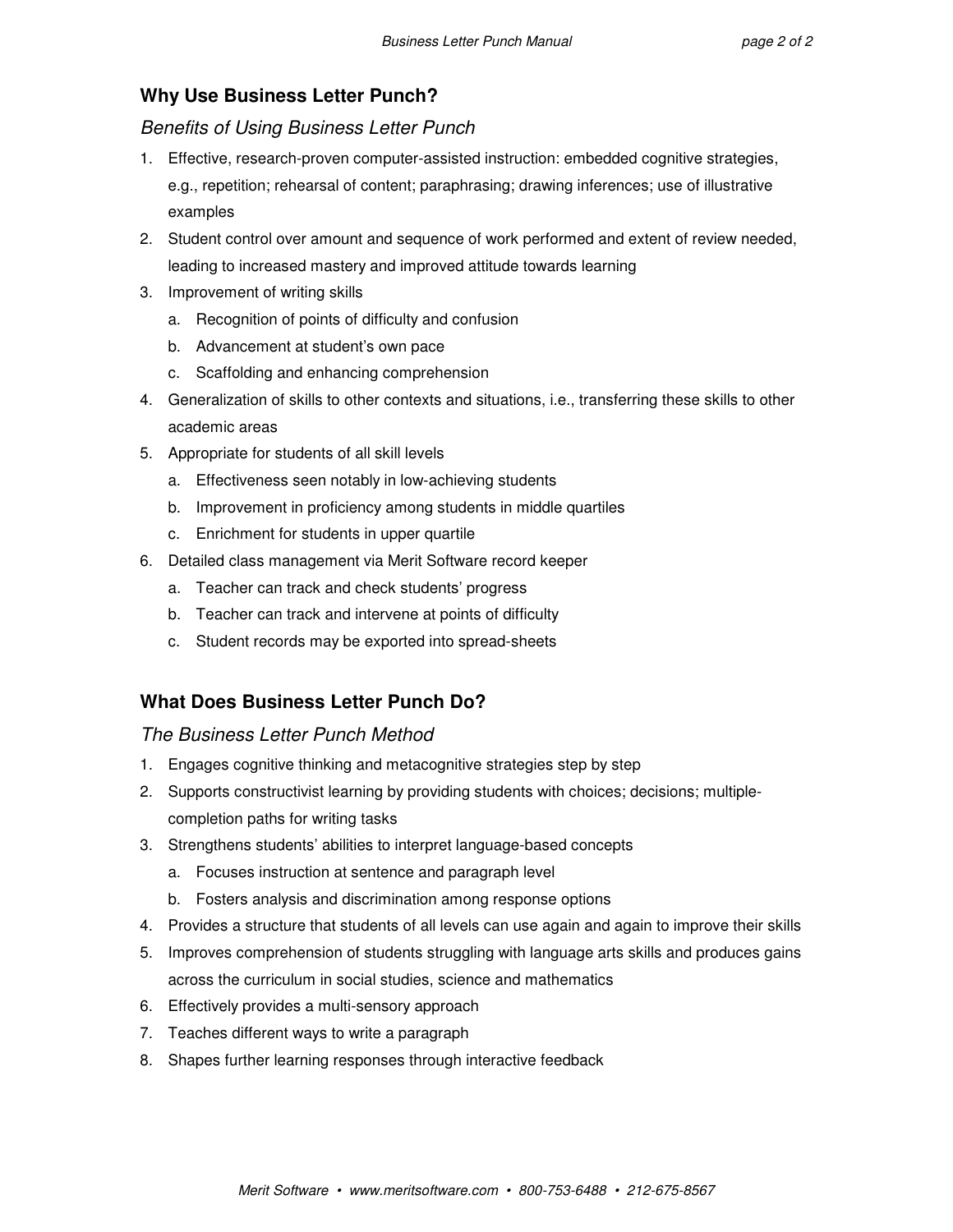# **Scope of the Program: Skills**

- 1. Contains 4 units
- 2. Provides writing topics
- 3. Guides students step by step through paragraph development
- 4. Focuses on a different kind of paragraph for each unit
- 5. Provides a computer-assisted approach to teaching writing through specific skills as well as brainstorming, organizing, expanding ideas and revising

# **Implementation**

# Plan of Action for Using the Program Integrated with the Curriculum

- 1. Suggested allocation of time for using the program
	- a. 2 sessions per week
	- b. 35-40 minutes per session
	- c. 2-3 sessions to complete each writing topic
- 2. Suggested overview of student sessions
	- a. **First session:** Choosing a topic, brainstorming, pre-writing, writing and organizing
	- b. **Second and third sessions:** Revising, editing, proofreading and publishing
- 3. Tracking students' work
	- a. checking progress using the record keeper
	- b. intervening with individual students or the whole class as dictated by work in progress
	- c. using completed work to assess both individual and overall class progress

# **Class Time – Preparing Your Students to Use the Punch Program**

- 1. Skills students need to be able to use the program
	- a. write basic sentences
	- b. read and follow directions
	- c. use a computer, type and use a mouse
- 2. Classroom instruction on writing a paragraph using the Punch process
	- a. pre-writing brainstorming (spelling not important in this step)
	- b. topic sentence
	- c. body
	- d. organizing
	- e. transition
	- f. concluding sentence
	- g. revising
	- h. proofreading (spellchecker will be available in this step)
	- i. publishing
- 3. Classroom instruction on the use of the software program how the program works
	- a. progress bar (shows how far along the student is in the program)
	- b. choosing a topic (13 topics in the series)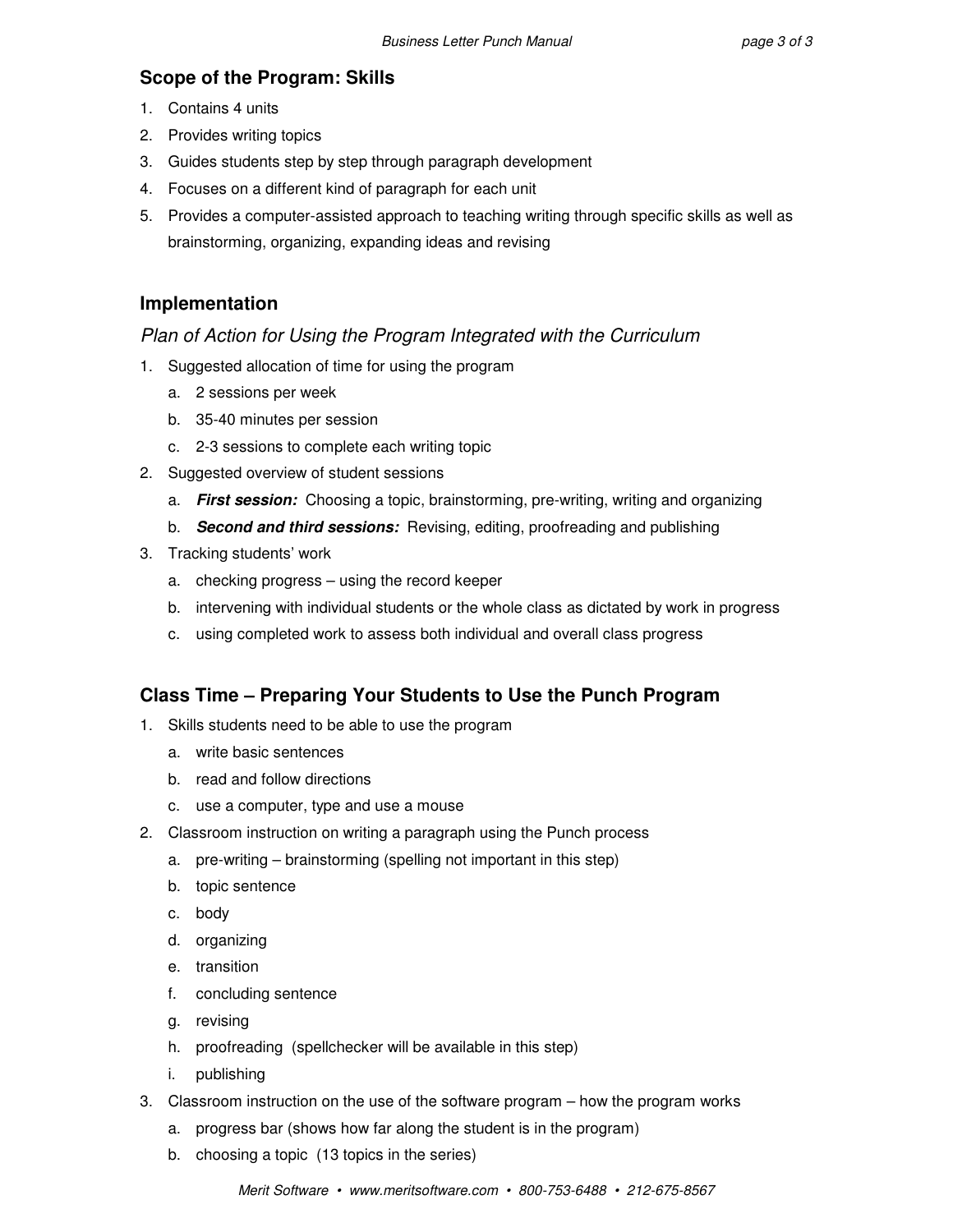- c. prompts (questions to guide student to enter appropriate information; 780 prompts)
- d. input boxes (places for the student to enter his or her own words, phrases or sentences)
- e. tips
	- i) for the student who is not sure of the directions
	- ii) for the student who wants suggestions about what to enter in input boxes
- f. notepads pre-writing, writing, paragraph (places where student inputs are recorded)
- g. topic sentence and concluding sentences (examples are provided)
- h. revising tools (how to change text, add, remove, move text)

# **Classroom Curriculum Integration**

- 1. Preparation: Classroom instruction on writing a good paragraph via modeling
	- a. webbing, outlining
	- b. topic sentence
	- c. body
	- d. concluding sentence
- 2. While using the program: practice and solidification of skills via classroom review
	- a. topic and concluding sentences
	- b. body
	- c. revision
	- d. vocabulary
	- e. connectives (transitional words)
	- f. editing proper punctuation/usage/capitalization
- 3. While using the program: classroom follow-up
	- a. Sharing in small groups or with whole class
		- i) editing
		- ii) revision–small group or class suggestions may encourage students to go back to program to use revising tools
		- iii) modeling
			- (1) small group
			- (2) whole class
	- b. Mini-lessons for small groups or whole class
		- i) grammar/usage
		- ii) sentence structure
		- iii) spelling
		- iv) vocabulary/language
		- v) revision
		- vi) topic/supporting/concluding sentences
- 4. Publishing
	- i) Use completed writing topics to create individual writing portfolios
	- ii) Share portfolios with other students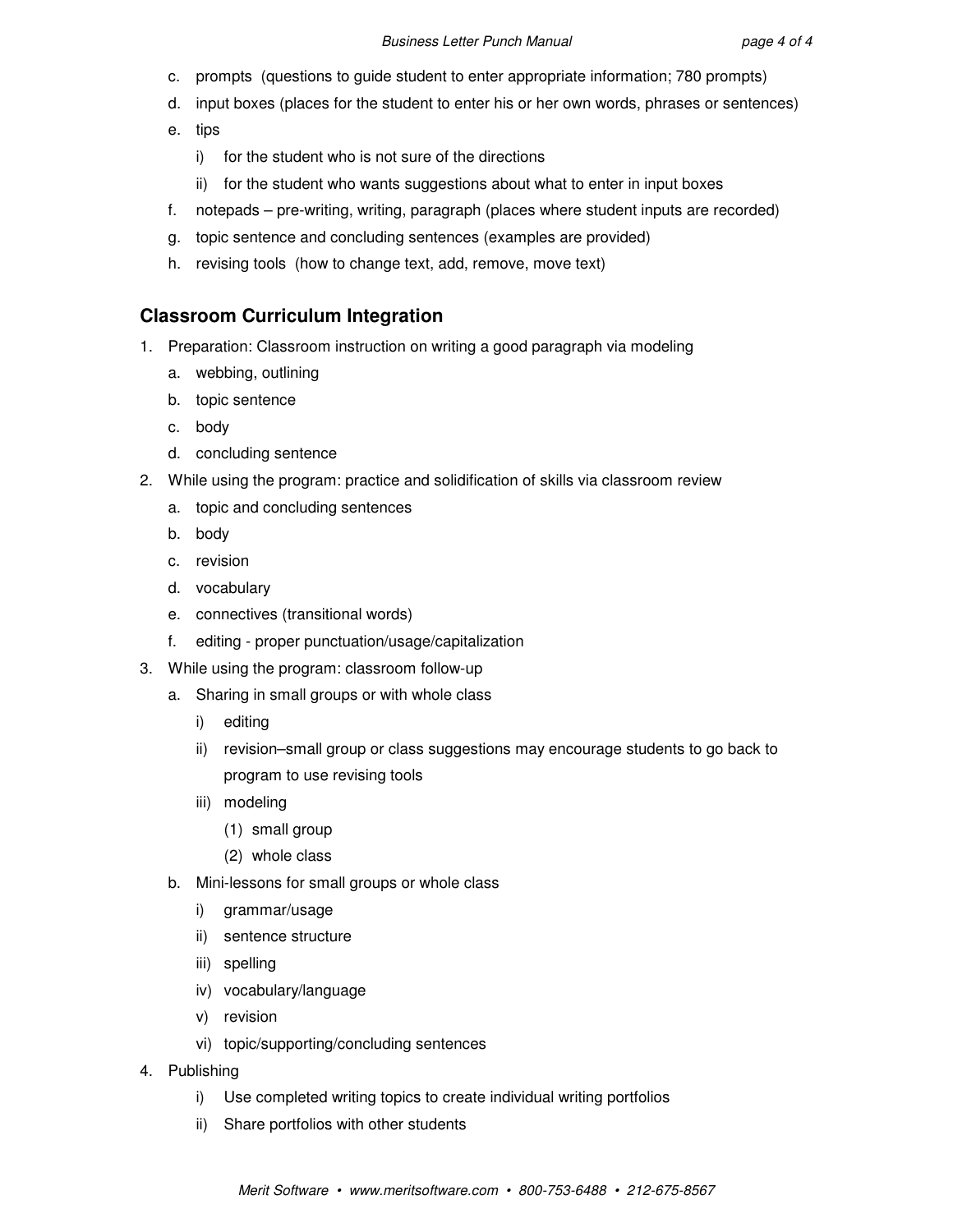# **Beyond the Program**

- 1. Have students continue with their Merit writing program until they reach Revising. Ask them to work in pairs, helping each other as they edit.
- 2. Have students break into small groups and share their printed writing, telling what they like about each other's writing, and giving any suggestions.
- 3. Put together a class publication of work done with this program.
- 4. Trade letters with a partner and edit each other's work.
- 5. Use the Merit Software Punch process to practice independent writing.
	- a. Have students use the Independent Follow-up Worksheet to work step by step.
	- b. Have students check off steps on the Independent Follow-up Worksheet as they complete them.
- 6. Use the Merit Writing Assessment to evaluate student skills.
	- a. Meet with students for independent writing conferences whenever possible.
	- b. Point out strengths in their writing.
	- c. Point out how they have improved over time.
	- d. Explain which ideas continue to need improvement.
	- e. Intervene with individual students or with the whole class as needed.
- 7. Create a bridge from language arts to other real life situations.
	- a. Explain how students may use the Merit Software Punch steps for other written communication.
		- i) Have students work together in small groups.
		- ii) Give group members a writing topic.
		- iii) Have group members work together filling out the Brainstorming Worksheet.
		- iv) Have students return to the Independent Follow-up Worksheet while completing their writing assignment.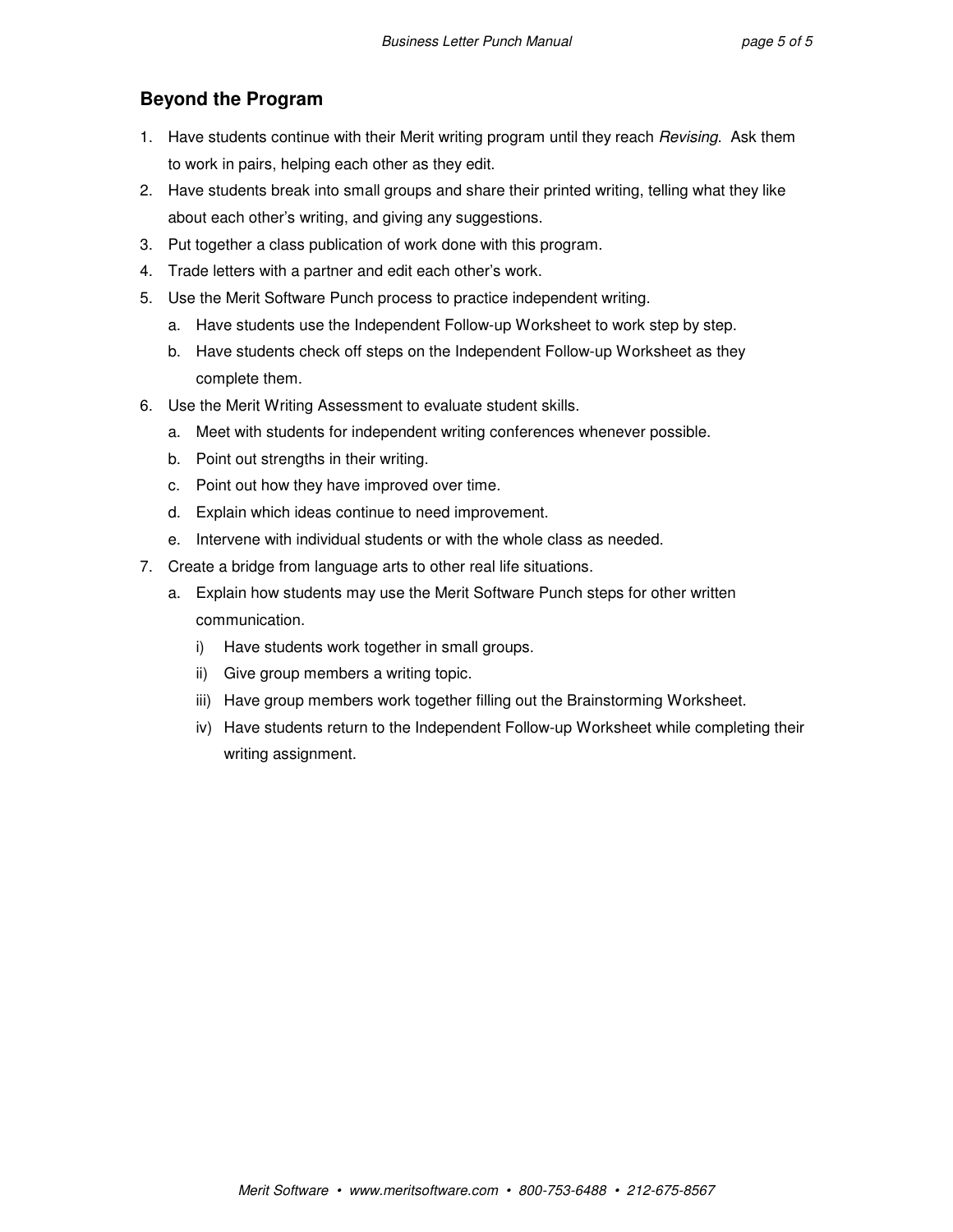### **Teacher Orientation to Program Structure or "Anatomy of the Program"**  Logging on, Class Management and Course Administration

All users log on to www.meritonlinelearning.com with their user name and password. The system displays each user's personalized Homepage. Students see their individualized coursework and click on a program unit to start the lesson.

The parent/tutors' Homepages include tools for adding students. School administrators' Homepages include tools for creating courses and adding both teachers and students.

#### Business Letter Punch Step by Step

**INTRODUCTION:** Each unit introduces a specific type of letter -- one that presents reasons (letter of persuasion), details (request letter), facts (letter of complaint or response to a complaint), feelings (social business letter).

**TOPIC:** Students are given several themes and are asked to choose one as the focus of their letter. The program then prompts them to enter the name of their own specific subject, which will become the topic of their letter. For several topics, additional information (for example, a classified ad) appears after the student chooses the topic. When needed later, this additional text may be accessed by pressing the Info button.

**PRE-WRITING:** A Pre-Writing Notepad appears on the screen. Using words or phrases, not sentences, students put their ideas about their chosen theme into the Pre-Writing Notepad. The program provides a series of prompts, to help stimulate the student's thoughts. Depending on the topic, the student is given three to six pre-writing prompts. The student responds by typing words or phrases in separate input boxes. Then the computer puts the student's ideas into a list. Tips are available if the student gets stuck.

**WRITING - STATEMENT OF PURPOSE:** The program provides a sample statement of purpose, plus an incomplete statement for students to finish as an exercise. Students then write an original statement of purpose to begin their letter. Next, they look at their statement of purpose together with their pre-writing items and review the items for relevance to the topic sentence.

**WRITING - BODY:** The Pre-Writing Notepad reappears at the beginning of this section. Students choose a word or phrase from the Pre-Writing Notepad and use it in a sentence . They must continue to choose words or phrases to write at least as many sentences as there are pre-writing prompts. The sentences are entered into the Writing Notepad. Students are encouraged to write complete sentences. The sentence must begin with a capital letter, have appropriate end punctuation, and include at least two words.

**ORGANIZING:** In the first step of this section, the Writing Notepad with the student's sentences appears on the left half of the screen. A Letter Notepad with the student's statement of purpose occupies the right half of the screen. Students transfer sentences from the Writing Notepad and arrange them in the Letter Notepad, deciding which sentences to use and in which order. All the sentences do not have to be used, but at least three must be chosen for the program to proceed.

In the second step of the Organizing section, students see their work for the first time in paragraph form in the Letter Draft box. From this point on, students may print their work. The printout will show the section of the program from which the work was printed. After seeing their work, students are encouraged to add transitional words here to help the sentences flow smoothly from one thought to the next.

**WRITING - CONCLUSION:** The program provides a sample conclusion, plus an incomplete concluding sentence for students to finish as an exercise. Students then write an original conclusion to their letter.

**REVISING - OVERVIEW:** In Revising - Overview, the Letter Draft appears for review as a whole unit for the first time. The program asks students to check their work and provides prompts to guide them in the use of Add, Edit, Remove, or Move buttons. Paragraph markers separate the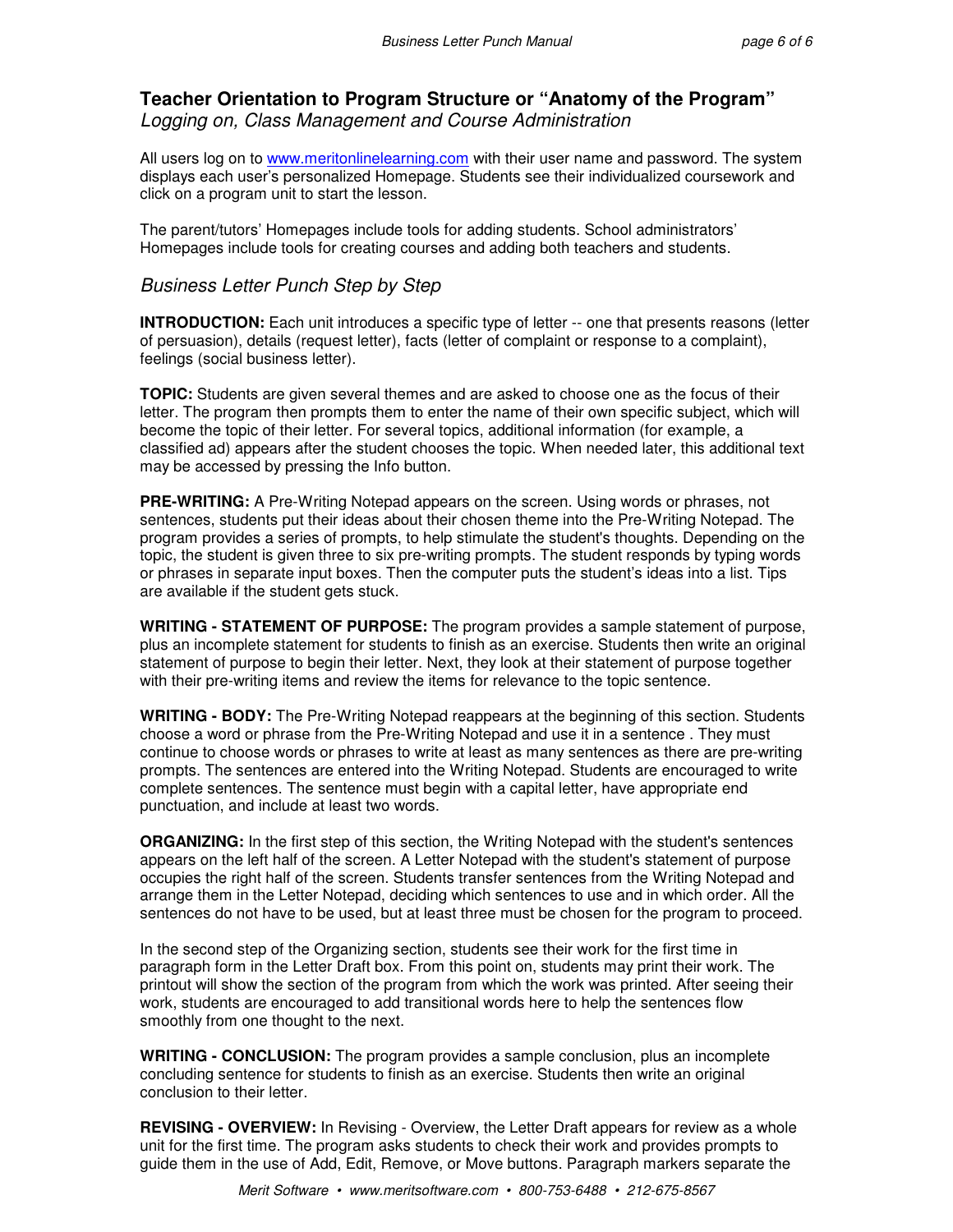opening from the body, and the body from the conclusion. A prompt will suggest when the student may consider dividing the body into paragraphs, using the final paragraph marker.

**OPTIONS MENU:** The Options Menu contains four subsections: STYLE, SENTENCE STRUCTURE, LANGUAGE AND PROOFREADING. Each subsection contains lessons designed to help students improve their writing. (The record-keeping program notifies the teacher which subsections the student has looked at.)

**--STYLE:** Students are encouraged to review their choice of nouns, verbs and sentence variety. Examples show how changes can make the letter more interesting to read.

**--SENTENCE STRUCTURE:** The program reminds students about common sentence structure problems, such as incomplete sentences, comma faults and parallel structure.

**--LANGUAGE:** Students are encouraged to make sure their sentences are free from overused expressions and repetitions.

**--PROOFREADING:** This is the students' last chance to revisit what they have written and check their spelling. Spell checking is available here as review tool. Students are reminded to reread their work after doing a spell check to make sure it makes sense.

**PUBLISHING:** When students arrive at the Publishing section they are given three choices:

Review: Review the revising section again.

Spell checking: This is an opportunity to review spelling.

Save: This creates a document with the name of the student, program unit, and a unique code so the file will not overwrite existing documents.

After the students' paragraphs are saved, students are presented with these options:

Print: Name and date appear at the beginning of the printout.

Word Processor: Moves the paragraph to the word processor that was selected in the Teacher Program Manager (TPM).

New Topic: Allows students to start a new topic without exiting the program.

**POST PUBLISHED EDITS:** Students can edit their published work from the Post Published Edits tab in the Online Portfolio. From there, in addition to editing their work, students can review previous versions and print their newly updated paragraphs. The paragraph as it was originally published will be preserved both on the Post Published Edits page under the title "Original" and on the Published Paragraph screen.

#### **Administrative Tools**

#### Tracking Students' Work

In addition to student printouts of their work in progress, administrators and teachers may view students' work and print reports from their Homepage.

#### Course Management

All Merit online applications utilize a centralized student record-keeping/management system. To learn about these advanced functions, see the Merit Online Administration Manager manual.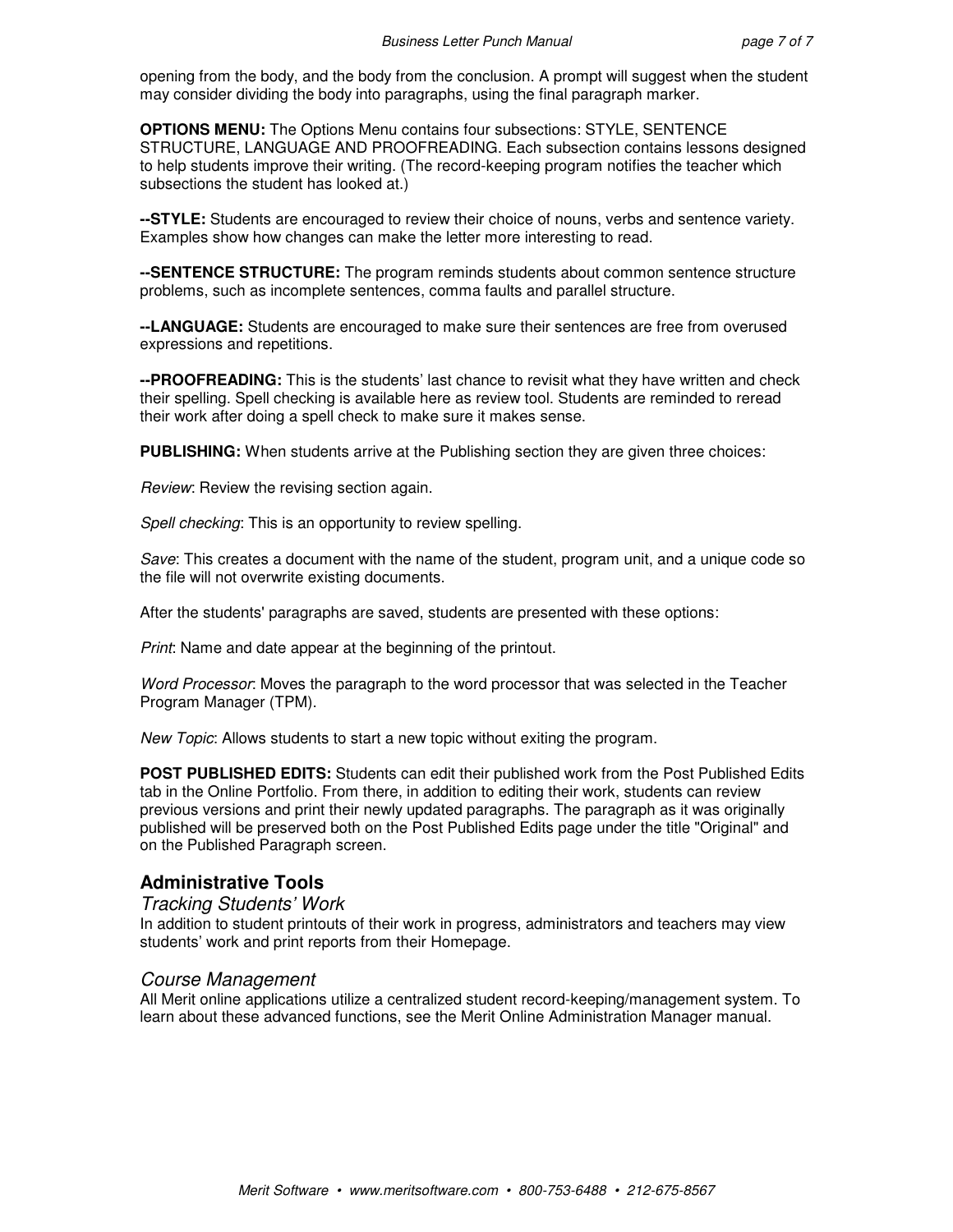# **Content of Business Letter Punch**

Each unit concentrates on a specific type of letter. Here are the topics within each unit:

#### **Unit 1: PERSUASION**

**Topic:** Response to a classified ad - A classified advertisement offers a job that interests you. On the next screen you will see the ad. Read it carefully and write a letter to persuade the company to interview you. (This type of letter usually accompanies a resume but doesn't replace it or provide as much detail.)

**Tip:** This topic will give you a chance to write a letter of application telling why you are the right person for the job.

**Topic:** A letter of application - You have heard positive things about a particular company. Although you do not know of a job opening there, you would like to be considered when a suitable position becomes available. Write a letter to the human resources director expressing your interest in working for the company. (This letter would accompany a resume, which provides greater detail.)

**Tip:** This topic will give you a chance to write an unsolicited (unasked for) letter of application to a company telling why you would like to work there.

**Topic:** Inviting former customers to return - You are a customer relations representative for Smart Shoppers, a local department store. A recent review of the store's charge accounts shows that many of them have not been active for more than a year. Write a letter to the holders of these accounts reminding them of the advantages of being a Smart Shoppers charge customer. **Tip:** This topic will give you a chance to write a letter to inactive charge customers reminding them of the benefits of using their accounts.

#### **Unit 2: REQUEST**

**Topic:** Requesting information - Your company is planning to replace some of its office chairs. Write a letter to Corporate Seating, Inc., manufacturers of office furniture, explaining your needs and requesting any information that would help your company make a choice. **Tip:** This topic will give you a chance to write a letter of request.

**Topic:** An invitation - As part of a business course or company seminar that you are taking, write a letter to a successful person in the business community asking him/her to visit your group. **Tip:** This topic will give you a chance to write a letter of request. Here are some examples of people you could choose: top sales representative, CEO, retail store owner, company vice president, systems analyst, human resources manager.

**Topic:** Requesting permission - Your company, Chandler Corp., is planning a staff softball game and picnic. Write a letter to the Community Parks Department requesting permission to hold this event at a local park.

**Tip:** This topic will give you a chance to write a letter of request.

#### **Unit 3: COMPLAINT AND RESPONSE**

**Topic:** Complaint to a supplier - Your company has regularly purchased storage boxes for its computer software products from one supplier. Recently orders have not been filled promptly, and deliveries have arrived with an unusual number of broken boxes. Your company is very concerned about this situation. Write a letter to the supplier presenting your company's complaints.

**Tip:** This topic will give you a chance to write a letter of complaint.

**Topic:** Complaint from an advertiser - Your company recently placed an advertisement in a local paper. The ad included a color photograph of the company's best-selling and most colorful product. The photo was reproduced very poorly. A phone call to the paper has not brought any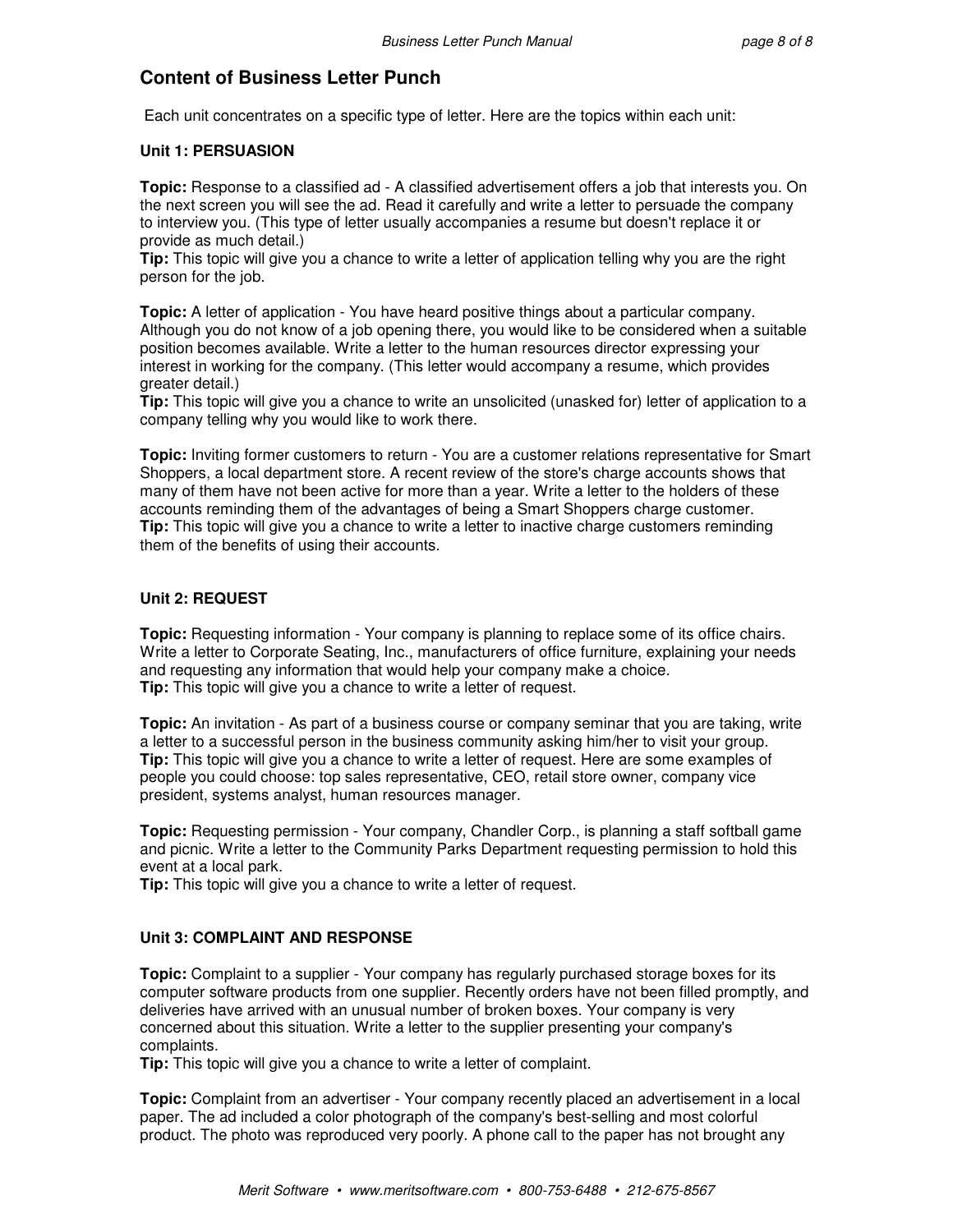satisfaction. Write a letter to the advertising manager of the newspaper presenting your company's complaints.

**Tip:** This topic will give you a chance to write a letter of complaint.

**Topic:** Supplier's response to a complaint - Assume you are the delivery manager of the company that supplies storage boxes for computer software products. You have received a letter from a regular customer complaining that orders have been late and deliveries have arrived with broken storage boxes. Write a letter in response. The program will provide the explanation(s) you need for your letter.

**Tip:** This topic will give you a chance to reply to a letter of complaint.

**Topic:** Response to an advertiser's letter of complaint - Supplier's response to a complaint - Assume you are the advertising manager of a local newspaper. You have received a letter from a new advertiser complaining about the poor quality of a photograph in her company's recent ad. The photo showed their best-selling and most colorful product. The customer further complained that a phone call she made to the paper had brought no satisfaction. Write a letter in response. The program will provide the explanation(s) you need for your letter.

**Tip:** This topic will give you a chance to reply to a letter of complaint.

#### **Unit 4: SOCIAL BUSINESS**

**Topic:** Congratulations - A co-worker has been promoted to assistant credit manager. Although you were hoping to get this position, write a letter congratulating her/him on the promotion. **Tip:** This topic will give you a chance to write a letter of congratulations.

**Topic:** Appreciation - Your manager, Mrs. Gray, has recommended you for a small, select training program. Write a letter to Mrs. Gray expressing your appreciation for this opportunity. **Tip:** This topic will give you a chance to write a letter of appreciation.

**Topic:** Praise - You recently helped a co-worker who was assigned to organize your department's monthly report for the first time. You provided copies of previous reports, explained how to find the necessary data, and offered encouragement. Now write a letter complimenting your co-worker on an excellent job.

**Tip:** This topic will give you a chance to write a letter of praise.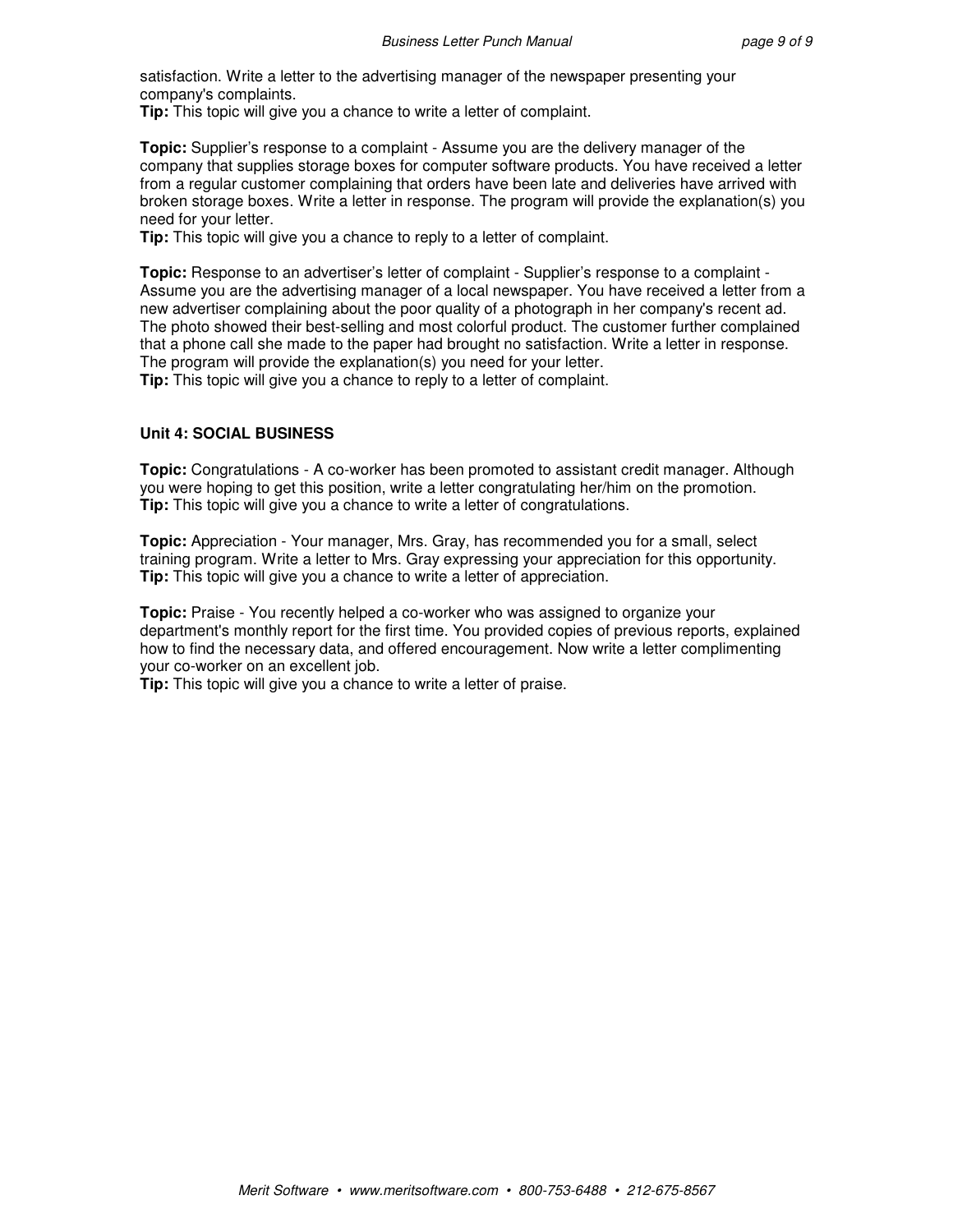# **Merit Writing Assessment**

Scores from 5 to 1 reflect the range of skills demonstrated in response to each writing assignment.

# **SCORE OF 5**

A 5 writing assignment is **EXCELLENT**. It demonstrates proficiency in response to the assignment. It contains only a few minor errors. A writing assignment with a score of 5:

- is very well organized and developed
- explains a key idea very clearly
- displays variation in types of sentences used
- displays outstanding facility in the use of language, including vocabulary
- is nearly free of errors in mechanics, usage and sentence structure

### **SCORE OF 4**

A 4 writing assignment is **GOOD**. It demonstrates proficiency in response to the assignment. It may contain a number of minor errors. A writing assignment with a score of 4:

- is well organized and developed
- explains a key idea clearly
- provides some variation in types of sentences used
- displays good facility in the use of language and vocabulary
- is generally free of errors in mechanics, usage and sentence structure

### **SCORE OF 3**

A 3 writing assignment is **COMPETENT**. While it demonstrates some proficiency in response to the assignment, it also needs some improvement. It contains a number of minor errors. A writing assignment with a score of 3:

- is adequately organized and developed
- explains a key idea
- displays little variation and some errors in sentences
- displays adequate facility in the use of language
- displays a number of minor errors in mechanics, usage and sentence structure

# **SCORE OF 2**

A 2 writing assignment is **LIMITED**. It demonstrates minimal proficiency in response to the assignment. It needs much improvement. It contains both major and minor errors. A writing assignment with a score of 2:

- is weakly organized and poorly developed
- does not adequately explain a key idea
- shows limited understanding of sentence variety and structure
- displays limited or inappropriate use of language, including limited vocabulary
- displays major and minor errors in mechanics and usage

# **SCORE OF 1**

A 1 writing assignment is **UNSATISFACTORY**. It demonstrates fundamental deficiencies in response to the assignment. It indicates that the student is struggling to write. It contains major errors that need to be dealt with before the minor errors. A writing assignment with a score of 1:

- is not organized and developed
- does not explain a key idea, or goes off-topic
- provides little or no relevant detail
- shows little understanding of sentence structure
- displays inappropriate use of language
- displays many major and minor errors in mechanics, usage and sentence structure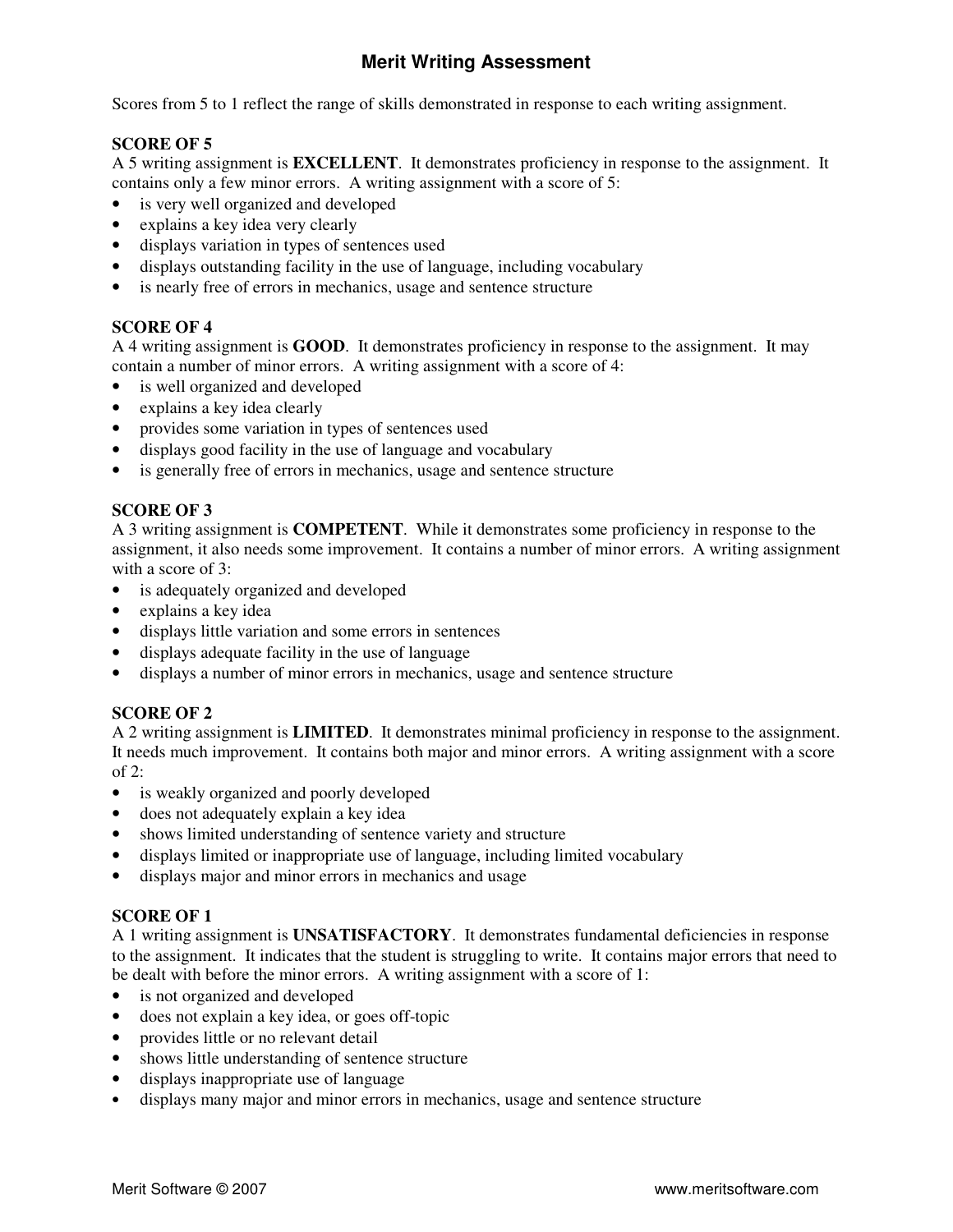| Name | <u> 1989 - Johann Stein, mars an deutscher Stein und der Stein und der Stein und der Stein und der Stein und der</u> | Date |
|------|----------------------------------------------------------------------------------------------------------------------|------|
|      |                                                                                                                      |      |
|      |                                                                                                                      |      |
|      |                                                                                                                      |      |
|      |                                                                                                                      |      |
|      |                                                                                                                      |      |

**Brainstorming** 

Use words or phrases.

Ideas **Supporting Details**